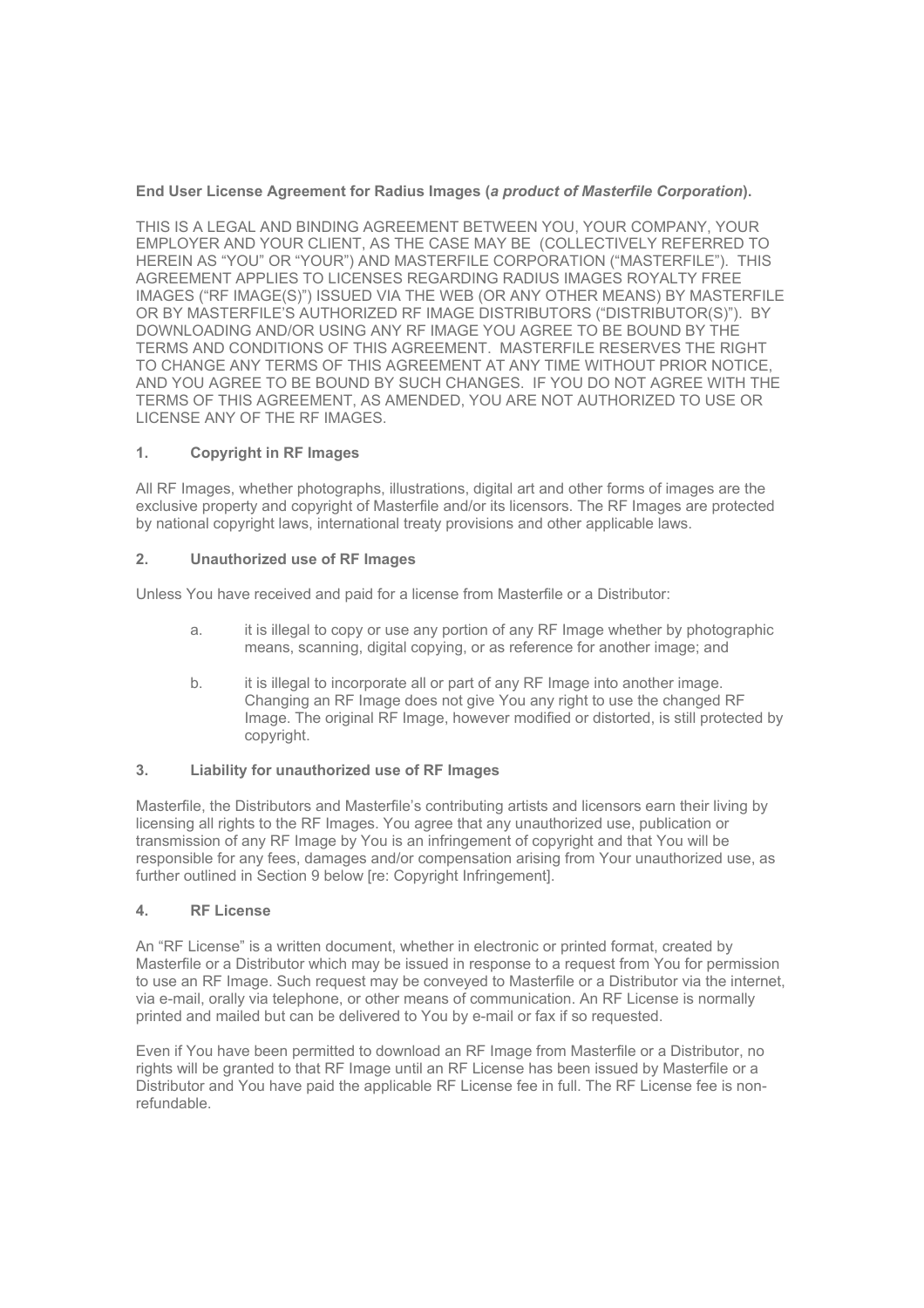# **5. Grant of License**

Upon receipt of full payment from You, Masterfile or the respective Distributor will grant You the non-exclusive, non-transferable license to use and modify the Licensed RF Image an unlimited number of times in any and all media, subject to the restrictions contained in this Agreement.

### **6. Permitted uses**

Subject to the restrictions listed in Section 7, You may use the Licensed RF Image in any print, online, film, video, broadcast or multi-media product for promotional, advertising, editorial or consumer merchandise use, provided such products are not intended to allow the re-distribution or re-use of the RF Image.

- a. Any other use must be approved in writing by Masterfile.
- b. The RF Image may be reproduced by subcontractors on your behalf under the condition that the subcontractors agree to abide by the terms of this Agreement. Notwithstanding the foregoing, and for the avoidance of doubt, You are not authorized to sublicense the RF Image to anyone.
- c. You may alter, crop, manipulate and create derivative works of the RF Image in accordance with this Agreement.
- d. Your rights to the RF Image are worldwide and perpetual, unless terminated in accordance with this Agreement.

## **7. Non-Permitted Uses**

You are not permitted to do the following:

- a. You may not rent, transfer or grant any rights to the Licensed RF Image to any person or organization without the prior written consent of Masterfile including, without limitation, for any compilation, derivative or collective work containing such Licensed RF Image.
- b. You may not use the Licensed RF Image on more than ten (10) computers or workstations at a time, or on a network or a multi-user system without purchasing additional seat licenses. If you need a seat license contact Masterfile or the respective Distributor to negotiate an additional license.
- c. You may not sell, license or distribute Your final product in such a way that permits other persons to extract or access the Licensed RF Image as a standalone file.
- d. You may not incorporate the Licensed RF Image into a logo, trademark or service mark.
- e. You may not post any RF Image on any electronic bulletin board, put it on-line in a downloadable or FTP format, use it in a website at a resolution higher than 72 dpi, or enable it to be distributed via mobile telephone devices.
- f. You may not use the Licensed RF Image in any electronic template or application, including those that are Internet-based, where the purpose is to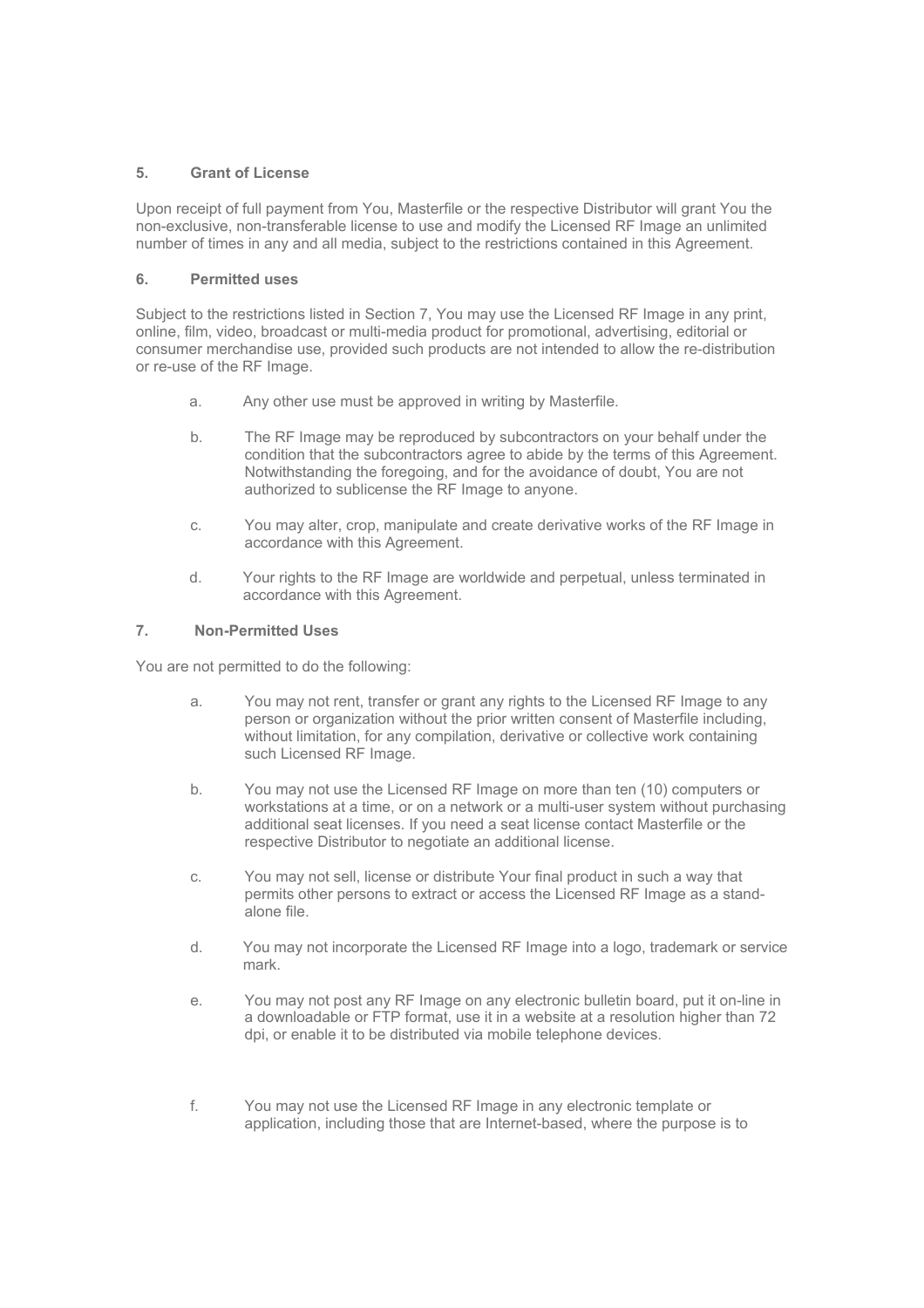create multiple impressions of an electronic or printed product, including, but not limited to, website designs, presentation templates, electronic greeting cards, business cards or any other electronic or printed matter without obtaining a license from Masterfile for such purpose.

# **8. Credit line**

If the RF Image is to be used in an editorial context or for certain other media, such as calendars, where the publishing of credit lines is the norm, You will be required to include a credit line in the form "© Radius Images/Name of Distributor" as a condition of the RF License.

## **9. Copyright infringement**

Masterfile will be entitled to a compensatory fee equal to the greater of U.S. \$1,500 or ten (10) times the usual RF License fee for each Unlicensed Use by You of any RF Image in addition to any other rights or remedies available to Masterfile under law (without You thereby acquiring any rights to the RF Image). "Unlicensed Use" means any reproduction that is not specifically granted in the RF License by Masterfile, or any reproduction for which an RF License has not been paid.

## **10. Termination of License**

The RF License is perpetually in force unless it is terminated by Masterfile. If You do not comply with the terms and conditions of the RF License, then the RF License will automatically terminate and You must cease using the respective RF Image(s) immediately.

## **11. Revocation of RF License**

Masterfile reserves the right to revoke the license to use any RF Image for good cause and to elect to replace such RF Image with an alternative RF Image. Upon notice of any revocation of a license for any RF Image, You agree to cease using such RF Image immediately and will take all reasonable steps to discontinue the use of the replaced RF Image in products that already exist and will inform all end-users and clients of same.

#### **12. Verification of information**

You are responsible for the verification of all information (including image codes) appearing in an RF License.

#### **13. Third Party Releases**

- a. Any RF Image of a recognizable person is deemed to have a model release unless Masterfile has stated otherwise in the caption information for the respective RF Image;
- b. An RF Image is deemed to have a property release only if the existence of such release is specified in the caption information for the respective RF Image;
- c. Masterfile does not have releases for the trademarks, logos or other intellectual property of other parties that may be depicted in some RF Images. The procuring of such releases is Your responsibility.;
- d. Masterfile does not have releases from manufacturers for commercial products such as (without limitation) automobiles, aircraft, packaged products, designer clothing, etc. that are depicted in some RF Images. It is generally not possible for any stock image library or artist to get blanket releases for such products, but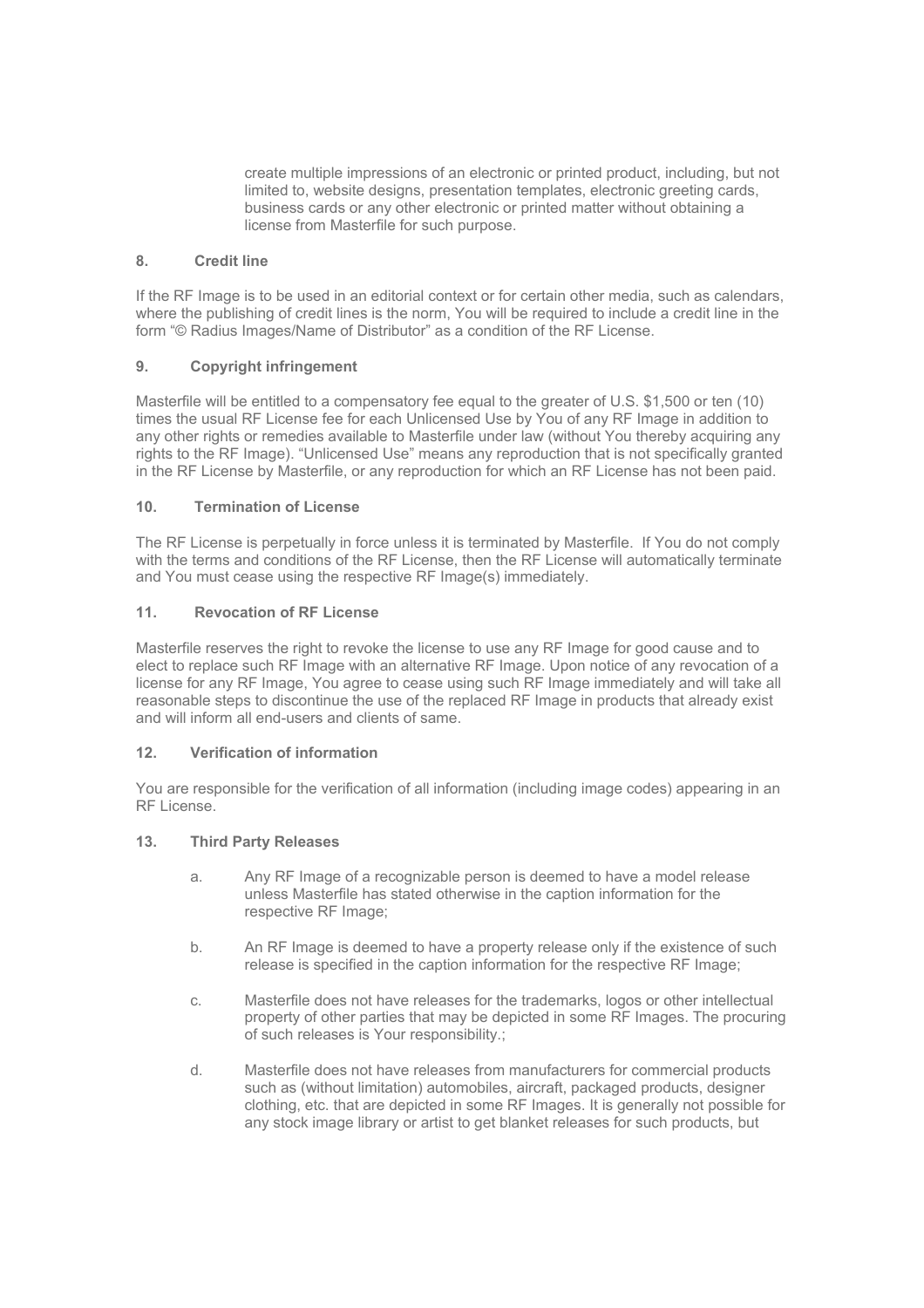they can often be obtained on a case-by-case basis. The procuring of such releases is Your responsibility.

## **14. Context of use**

You hereby agree that:

- a. You will not use or permit the use of any RF Image in a defamatory, libelous, pornographic or unlawful context or contrary to ethical business practices;
- b. You are responsible for all text used and claims made in connection with Your use of any RF Image;
- c. Sensitive Issues: An RF Image depicting a person (the "Model") may not be used in a sensitive context (including, without limitation, context relating to sexual conduct, criminal activity, substance abuse, mental condition, religious, political or racial bias). Notwithstanding the foregoing, if an RF Image featuring a Model is to be used in a context that may be controversial or embarrassing to that Model, You must print a statement adjacent to the reproduction indicating that the person is a model and is used for illustrative purposes only.

## **15. Masterfile's Distributors**

The RF Images are represented by Distributors. The Distributors are authorized and required to act on Masterfile's behalf in all matters relating to delivery of RF Images, licensing, collection of payments, remittance of royalties to Masterfile, service to clients and the protection and enforcement of copyright in the RF Images within their respective territories. Notwithstanding the foregoing, Masterfile will have the right to have sole control over any claim or disagreement in connection with the RF Images and, if applicable, will conduct proceedings in whatever manner it deems appropriate.

#### **16. Disclaimer**

Use of the RF Images is at Your sole risk. The RF Images are provided on an "as is", "as available" basis without representations, warranties or conditions of any kind, either express or implied, including but not limited to representations, warranties or conditions of title or implied warranties or conditions of merchantability or fitness for a particular purpose or compatibility with any computer hardware or other equipment, operating system or software program.

# **17. Limitations of Liability**

To the maximum extent permitted by law, in no event will Masterfile be liable for any indirect, punitive, incidental, special or consequential damages, whether foreseeable or unforeseeable. based on claims (including, but not limited to, claims for damages for loss of profits or loss of business opportunities, delay or inability to use the RF Images, mistakes, omissions, interruptions, deletion or corruption of files, errors, defects, delays in preparations or transmissions) arising out of or in any way connected with the use of any RF Image whether based on contract, tort, strict liability or otherwise. Masterfile's Liability in any circumstances will be limited to the amount paid for the License.

#### **18. Indemnity**

You agree to indemnify and hold harmless Masterfile, its licensors, and Distributors and its and their respective directors, officers, agents and employees from any and all claims, liabilities, damages, demands, losses or expenses arising out of or in connection with: Your use of any RF